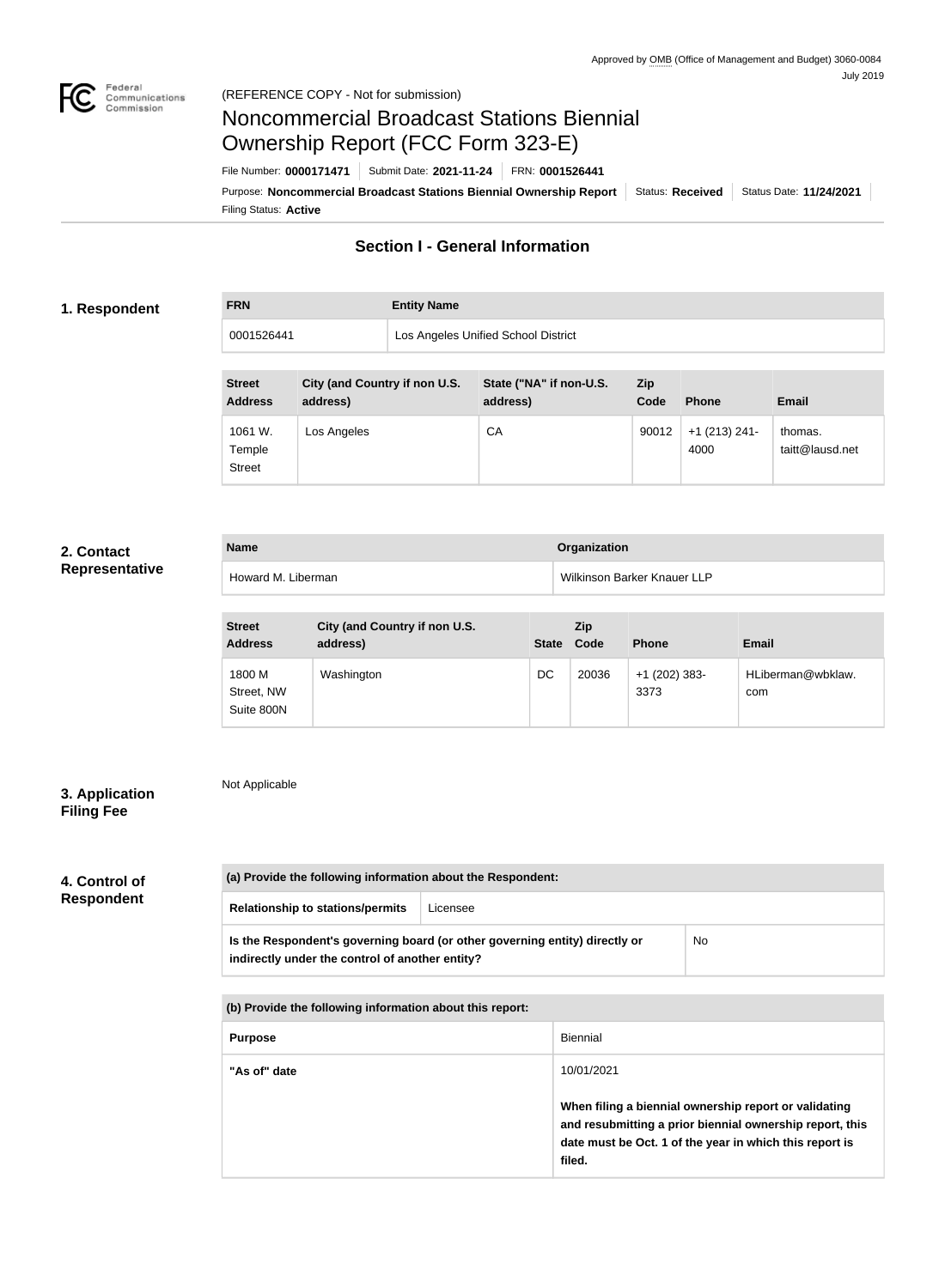## **5. Licensee(s) and Station(s)**

**Respondent is filing this report to cover the following Licensee(s) and station(s):**

| Licensee/Permittee Name                           |                  | <b>FRN</b>         |              |                |
|---------------------------------------------------|------------------|--------------------|--------------|----------------|
| Los Angeles Unified School District<br>0001526441 |                  |                    |              |                |
|                                                   |                  |                    |              |                |
| Fac. ID No.                                       | <b>Call Sign</b> | <b>City</b>        | <b>State</b> | <b>Service</b> |
| 38430                                             | <b>KLCS</b>      | <b>LOS ANGELES</b> | CA           | <b>DTV</b>     |

# **Section II – Biennial Ownership Information**

Licensee Respondents that hold authorizations for one or more full power television, AM, and/or FM stations should list all contracts and other instruments set forth in 47 C.F.R. Section 73.3613(a) through (c) for the facility or facilities listed on this report. If the agreement is a network affiliation agreement, check the appropriate box. Otherwise, select "Other." Non-Licensee Respondents should select "Not Applicable" in response to this question. **Section 73.3613** 

Not Applicable.

**2. Ownership Interests**

**1. 47 C.F.R.** 

**Documents**

**(a)** Ownership Interests. This Question requires Respondents to enter detailed information about ownership interests by generating a series of subforms. Answer each question on each subform. The first subform listing should be for the Respondent itself. If the Respondent is not a natural person, also list each of the officers, members of the governing board (or other governing entity), stockholders, and any other persons or entities with a direct attributable interest in the Respondent pursuant to the standards set forth in 47 C.F.R. Section 73.3555. (A "direct" interest is one that is not held through any intervening companies or entities.) List each interest holder with a direct attributable interest in the Respondent separately.

Leave the percentage of total assets (Equity Debt Plus) field blank for an interest holder unless that interest holder has an attributable interest in the Respondent solely on the basis of the Commission's Equity Debt Plus attribution standard, 47 C.F.R. Section 73.3555, Note 2(i).

In the case of vertical or indirect ownership structures, list only those interests in the Respondent that also represent an attributable interest in the Licensee(s) for which the report is being submitted.

Entities that are part of an organizational structure that includes holding companies or other forms of indirect ownership must file separate ownership reports. In such a structure do not report, or file a separate report for, any interest holder that does not have an attributable interest in the Licensee(s) for which the report is being submitted.

Please see the Instructions for further detail concerning interests that must be reported in response to this question.

The Respondent must provide an FCC Registration Number for each interest holder reported in response to this question. Please see the Instructions for detailed information and guidance concerning this requirement.

| <b>Ownership Information</b>                          |                                     |                       |  |
|-------------------------------------------------------|-------------------------------------|-----------------------|--|
| <b>FRN</b>                                            | 0001526441                          |                       |  |
| <b>Entity Name</b>                                    | Los Angeles Unified School District |                       |  |
| <b>Address</b>                                        | PO Box                              |                       |  |
|                                                       | Street 1                            | 1061 W. Temple Street |  |
|                                                       | <b>Street 2</b>                     |                       |  |
|                                                       | <b>City</b>                         | Los Angeles           |  |
|                                                       | State ("NA" if non-U.S.<br>address) | CA                    |  |
|                                                       | <b>Zip/Postal Code</b>              | 90012                 |  |
|                                                       | Country (if non-U.S.<br>address)    | <b>United States</b>  |  |
| <b>Listing Type</b>                                   | Respondent                          |                       |  |
| <b>Positional Interests</b><br>(check all that apply) | Respondent                          |                       |  |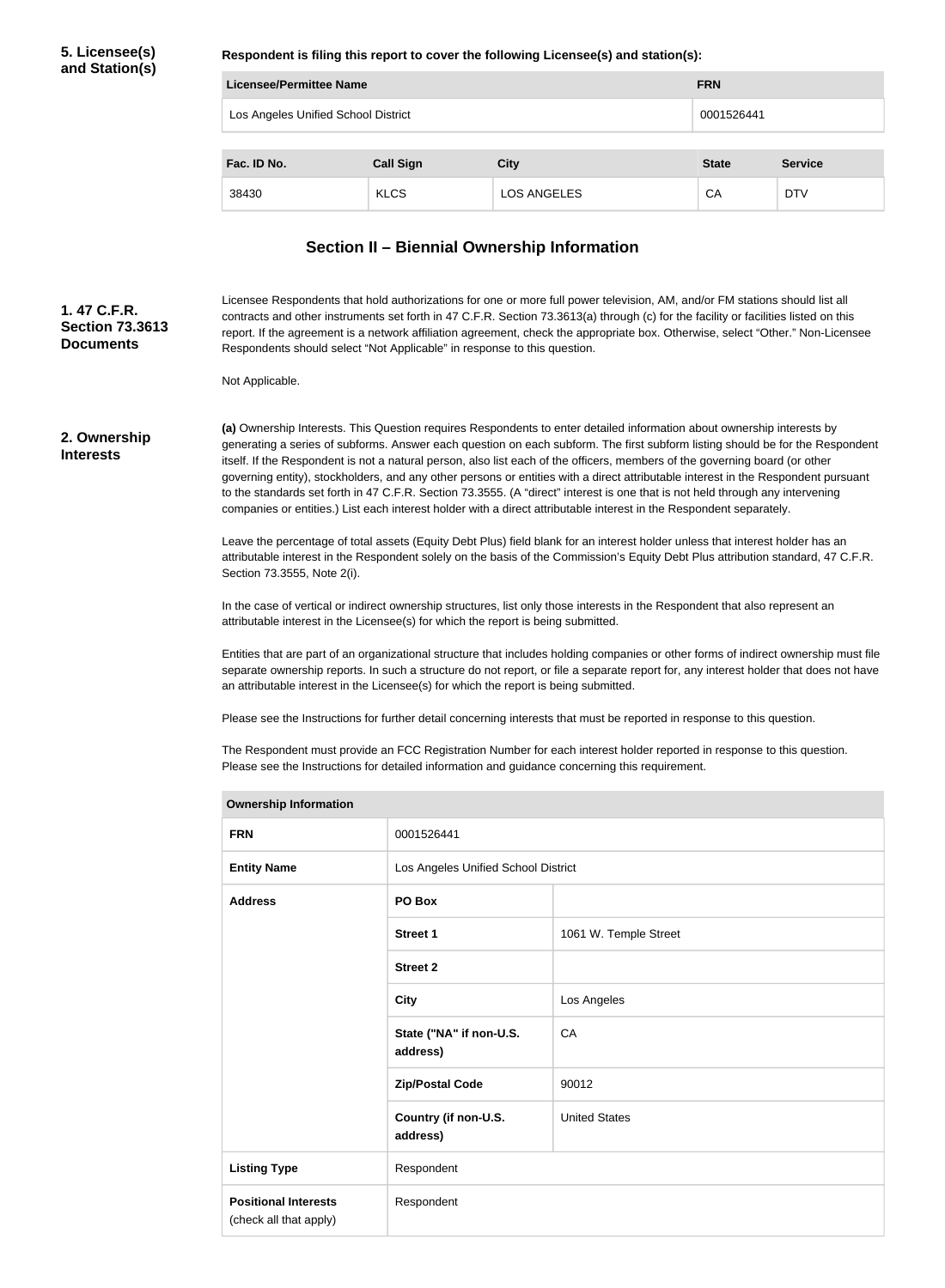| <b>Tribal Nation or Tribal</b><br><b>Entity</b>      | Interest holder is not a Tribal nation or Tribal entity                              |         |     |
|------------------------------------------------------|--------------------------------------------------------------------------------------|---------|-----|
| <b>Interest Percentages</b>                          | Voting                                                                               | $0.0\%$ |     |
| (enter percentage values)<br>from $0.0$ to $100.0$ ) | <b>Equity</b>                                                                        | $0.0\%$ |     |
|                                                      | <b>Total assets (Equity Debt</b><br>Plus)                                            | $0.0\%$ |     |
| that do not appear on this report?                   | Does interest holder have an attributable interest in one or more broadcast stations |         | No. |

| <b>Ownership Information</b>                                                                                                            |                                                       |                                   |  |
|-----------------------------------------------------------------------------------------------------------------------------------------|-------------------------------------------------------|-----------------------------------|--|
| <b>FRN</b>                                                                                                                              | 9990130039                                            |                                   |  |
| <b>Name</b>                                                                                                                             | George J. McKenna, III.                               |                                   |  |
| <b>Address</b>                                                                                                                          | PO Box                                                |                                   |  |
|                                                                                                                                         | <b>Street 1</b>                                       | 333 S. Beaudry Avenue, 24th Floor |  |
|                                                                                                                                         | <b>Street 2</b>                                       |                                   |  |
|                                                                                                                                         | <b>City</b>                                           | Los Angeles                       |  |
|                                                                                                                                         | State ("NA" if non-U.S.<br>address)                   | CA                                |  |
|                                                                                                                                         | <b>Zip/Postal Code</b>                                | 90017                             |  |
|                                                                                                                                         | Country (if non-U.S.<br>address)                      | <b>United States</b>              |  |
| <b>Listing Type</b>                                                                                                                     | Other Interest Holder                                 |                                   |  |
| <b>Positional Interests</b><br>(check all that apply)                                                                                   | Member of Governing Board (or other governing entity) |                                   |  |
| <b>Principal Profession or</b><br><b>Occupation</b>                                                                                     | <b>Elected Official</b>                               |                                   |  |
| <b>By Whom Appointed or</b><br><b>Elected</b>                                                                                           | City of Los Angeles, School District 1 voters         |                                   |  |
| Citizenship, Gender,                                                                                                                    | <b>Citizenship</b>                                    | <b>US</b>                         |  |
| <b>Ethnicity, and Race</b><br><b>Information (Natural</b>                                                                               | Gender                                                | Male                              |  |
| <b>Persons Only)</b>                                                                                                                    | <b>Ethnicity</b>                                      | Not Hispanic or Latino            |  |
|                                                                                                                                         | Race                                                  | <b>Black or African American</b>  |  |
| <b>Interest Percentages</b><br>(enter percentage values                                                                                 | Voting                                                | 14.3%                             |  |
| from 0.0 to 100.0)                                                                                                                      | <b>Equity</b>                                         | 00.0%                             |  |
|                                                                                                                                         | <b>Total assets (Equity Debt</b><br>Plus)             |                                   |  |
| Does interest holder have an attributable interest in one or more broadcast stations<br><b>No</b><br>that do not appear on this report? |                                                       |                                   |  |

**Ownership Information**

٠

| <b>FRN</b>  | 9990129937    |
|-------------|---------------|
| <b>Name</b> | Monica Garcia |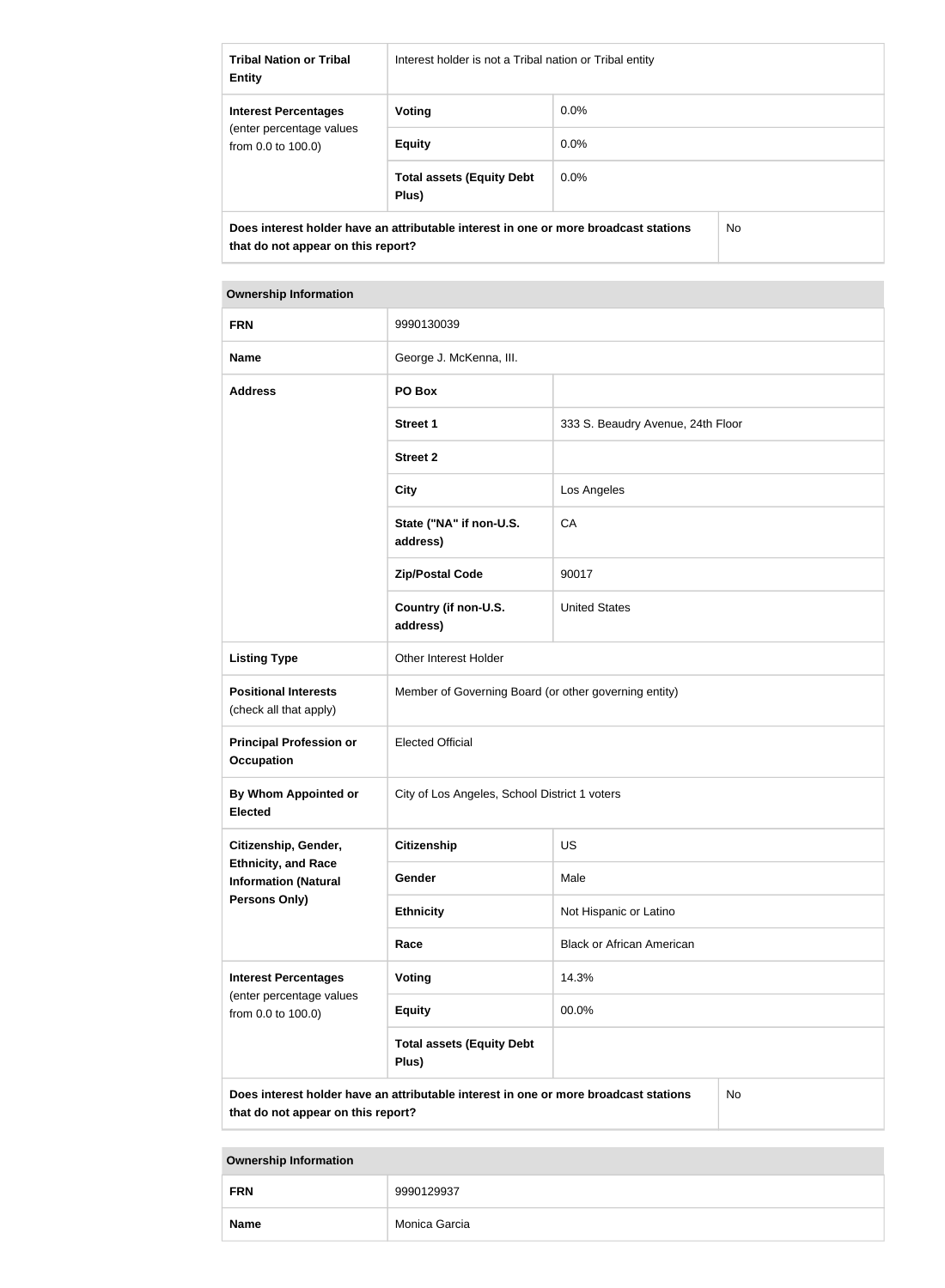| <b>Address</b>                                                                                                                          | PO Box                                                |                                                                                                                         |  |
|-----------------------------------------------------------------------------------------------------------------------------------------|-------------------------------------------------------|-------------------------------------------------------------------------------------------------------------------------|--|
|                                                                                                                                         | <b>Street 1</b>                                       | 333 S. Beaudry Avenue, 24th Floor                                                                                       |  |
|                                                                                                                                         | <b>Street 2</b>                                       |                                                                                                                         |  |
|                                                                                                                                         | <b>City</b>                                           | Los Angeles                                                                                                             |  |
|                                                                                                                                         | State ("NA" if non-U.S.<br>address)                   | CA                                                                                                                      |  |
|                                                                                                                                         | <b>Zip/Postal Code</b>                                | 90017                                                                                                                   |  |
|                                                                                                                                         | Country (if non-U.S.<br>address)                      | <b>United States</b>                                                                                                    |  |
| <b>Listing Type</b>                                                                                                                     | Other Interest Holder                                 |                                                                                                                         |  |
| <b>Positional Interests</b><br>(check all that apply)                                                                                   | Member of Governing Board (or other governing entity) |                                                                                                                         |  |
| <b>Principal Profession or</b><br><b>Occupation</b>                                                                                     | <b>Elected Official</b>                               |                                                                                                                         |  |
| By Whom Appointed or<br><b>Elected</b>                                                                                                  | City of Los Angeles, School District 2 voters         |                                                                                                                         |  |
| Citizenship, Gender,                                                                                                                    | <b>Citizenship</b>                                    | <b>US</b>                                                                                                               |  |
| <b>Ethnicity, and Race</b><br><b>Information (Natural</b>                                                                               | Gender                                                | Female                                                                                                                  |  |
| Persons Only)                                                                                                                           | <b>Ethnicity</b>                                      | Hispanic or Latino                                                                                                      |  |
|                                                                                                                                         | Race                                                  | American Indian or Alaska Native, Asian, Black or African<br>American, Native Hawaiian or Other Pacific Islander, White |  |
| <b>Interest Percentages</b>                                                                                                             | Voting                                                | 14.3%                                                                                                                   |  |
| (enter percentage values<br>from 0.0 to 100.0)                                                                                          | <b>Equity</b>                                         | 00.0%                                                                                                                   |  |
|                                                                                                                                         | <b>Total assets (Equity Debt</b><br>Plus)             |                                                                                                                         |  |
| Does interest holder have an attributable interest in one or more broadcast stations<br><b>No</b><br>that do not appear on this report? |                                                       |                                                                                                                         |  |

#### **Ownership Information**

| .                   |                                     |                                   |
|---------------------|-------------------------------------|-----------------------------------|
| <b>FRN</b>          | 9990130049                          |                                   |
| <b>Name</b>         | Scott Mark Schmerelson              |                                   |
| <b>Address</b>      | PO Box                              |                                   |
|                     | <b>Street 1</b>                     | 333 S. Beaudry Avenue, 24th Floor |
|                     | <b>Street 2</b>                     |                                   |
|                     | <b>City</b>                         | Los Angeles                       |
|                     | State ("NA" if non-U.S.<br>address) | CA                                |
|                     | <b>Zip/Postal Code</b>              | 90017                             |
|                     | Country (if non-U.S.<br>address)    | <b>United States</b>              |
| <b>Listing Type</b> | Other Interest Holder               |                                   |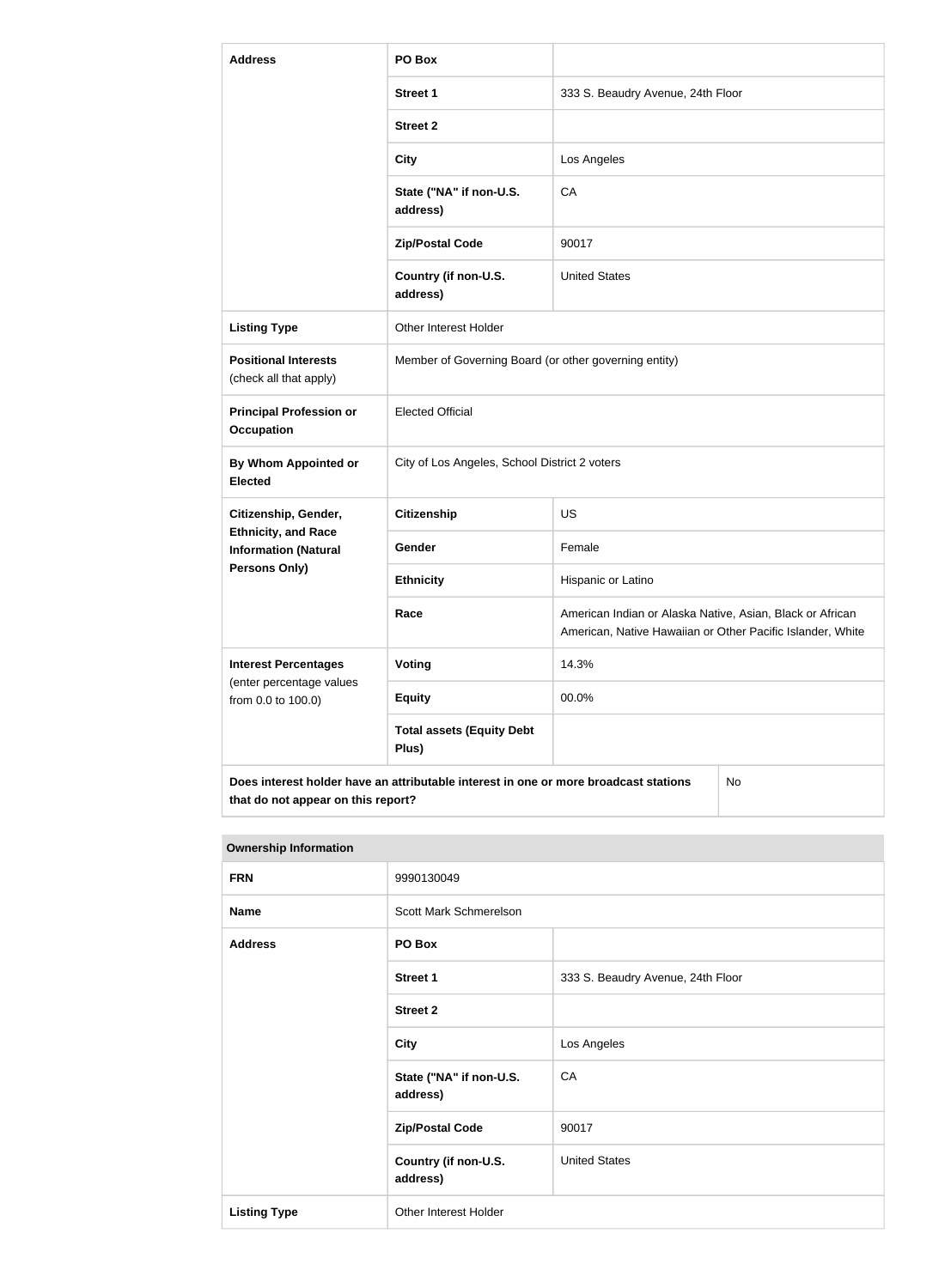| <b>Positional Interests</b><br>(check all that apply)                                       | Member of Governing Board (or other governing entity) |                        |  |
|---------------------------------------------------------------------------------------------|-------------------------------------------------------|------------------------|--|
| <b>Principal Profession or</b><br><b>Occupation</b>                                         | <b>Elected Official</b>                               |                        |  |
| By Whom Appointed or<br><b>Elected</b>                                                      | City of Los Angeles, School District 3 voters         |                        |  |
| Citizenship, Gender,                                                                        | <b>Citizenship</b>                                    | <b>US</b>              |  |
| <b>Ethnicity, and Race</b><br><b>Information (Natural</b>                                   | Gender                                                | Male                   |  |
| Persons Only)                                                                               | <b>Ethnicity</b>                                      | Not Hispanic or Latino |  |
|                                                                                             | Race                                                  | White                  |  |
| <b>Interest Percentages</b><br>(enter percentage values<br>from 0.0 to 100.0)               | <b>Voting</b>                                         | 14.3%                  |  |
|                                                                                             | <b>Equity</b>                                         | 00.0%                  |  |
|                                                                                             | <b>Total assets (Equity Debt</b><br>Plus)             |                        |  |
| Does interest holder have an attributable interest in one or more broadcast stations<br>No. |                                                       |                        |  |

**Does interest holder have an attributable interest in one or more broadcast stations that do not appear on this report?**

# **Ownership Information**

| <b>FRN</b>                                                | 9990130061                                            |                                   |
|-----------------------------------------------------------|-------------------------------------------------------|-----------------------------------|
| <b>Name</b>                                               | Nicholas James Melvoin                                |                                   |
| <b>Address</b>                                            | PO Box                                                |                                   |
|                                                           | <b>Street 1</b>                                       | 333 S. Beaudry Avenue, 24th Floor |
|                                                           | <b>Street 2</b>                                       |                                   |
|                                                           | <b>City</b>                                           | Los Angeles                       |
|                                                           | State ("NA" if non-U.S.<br>address)                   | CA                                |
|                                                           | <b>Zip/Postal Code</b>                                | 90017                             |
|                                                           | Country (if non-U.S.<br>address)                      | <b>United States</b>              |
| <b>Listing Type</b>                                       | Other Interest Holder                                 |                                   |
| <b>Positional Interests</b><br>(check all that apply)     | Member of Governing Board (or other governing entity) |                                   |
| <b>Principal Profession or</b><br><b>Occupation</b>       | <b>Elected Official</b>                               |                                   |
| By Whom Appointed or<br><b>Elected</b>                    | City of Los Angeles, School District 4 voters         |                                   |
| Citizenship, Gender,<br><b>Citizenship</b>                |                                                       | US                                |
| <b>Ethnicity, and Race</b><br><b>Information (Natural</b> | Gender                                                | Male                              |
| <b>Persons Only)</b>                                      | <b>Ethnicity</b>                                      | Not Hispanic or Latino            |
|                                                           | Race                                                  | White                             |
| <b>Interest Percentages</b>                               | Voting                                                | 14.3%                             |
| (enter percentage values                                  |                                                       |                                   |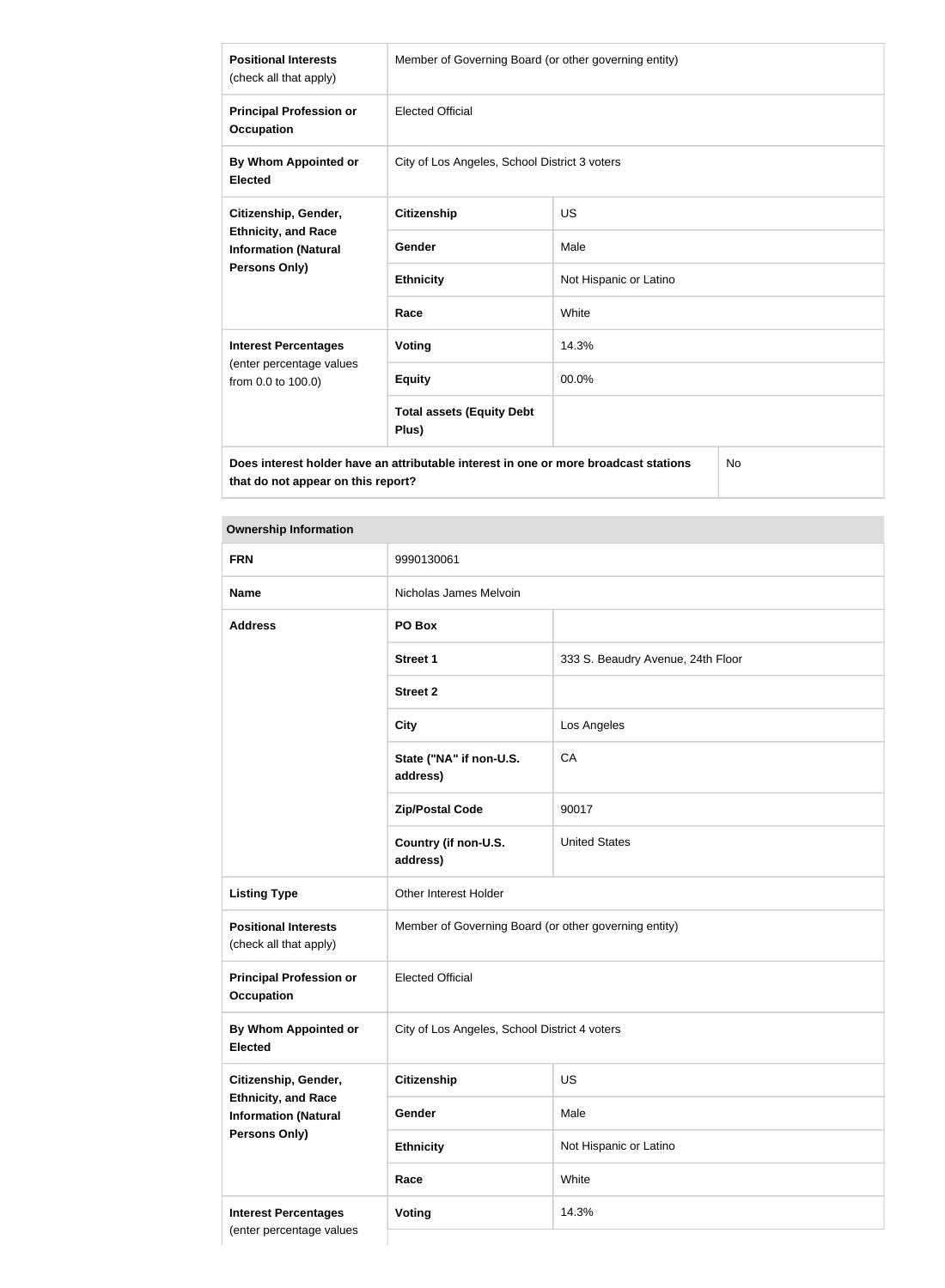| from 0.0 to 100.0) | <b>Equity</b>                                                                        | 00.0% |    |
|--------------------|--------------------------------------------------------------------------------------|-------|----|
|                    | <b>Total assets (Equity Debt</b><br>Plus)                                            |       |    |
|                    | Does interest holder have an attributable interest in one or more broadcast stations |       | No |

**that do not appear on this report?**

| <b>Ownership Information</b>                                                                                                     |                                                       |                                   |  |  |
|----------------------------------------------------------------------------------------------------------------------------------|-------------------------------------------------------|-----------------------------------|--|--|
| <b>FRN</b>                                                                                                                       | 9990140645                                            |                                   |  |  |
| <b>Name</b>                                                                                                                      | Jackie Barbara Goldberg                               |                                   |  |  |
| PO Box<br><b>Address</b>                                                                                                         |                                                       |                                   |  |  |
|                                                                                                                                  | <b>Street 1</b>                                       | 333 S. Beaudry Avenue, 24th Floor |  |  |
|                                                                                                                                  | <b>Street 2</b>                                       |                                   |  |  |
|                                                                                                                                  | <b>City</b>                                           | Los Angeles                       |  |  |
|                                                                                                                                  | State ("NA" if non-U.S.<br>address)                   | CA                                |  |  |
|                                                                                                                                  | <b>Zip/Postal Code</b>                                | 90017                             |  |  |
|                                                                                                                                  | Country (if non-U.S.<br>address)                      | <b>United States</b>              |  |  |
| <b>Listing Type</b>                                                                                                              | Other Interest Holder                                 |                                   |  |  |
| <b>Positional Interests</b><br>(check all that apply)                                                                            | Member of Governing Board (or other governing entity) |                                   |  |  |
| <b>Principal Profession or</b><br><b>Occupation</b>                                                                              | <b>Elected Official</b>                               |                                   |  |  |
| <b>By Whom Appointed or</b><br><b>Elected</b>                                                                                    | City of Los Angeles, School District 5 voters         |                                   |  |  |
| Citizenship, Gender,<br><b>Citizenship</b><br><b>US</b>                                                                          |                                                       |                                   |  |  |
| <b>Ethnicity, and Race</b><br><b>Information (Natural</b>                                                                        | Gender                                                | Female                            |  |  |
| Persons Only)                                                                                                                    | <b>Ethnicity</b>                                      | Not Hispanic or Latino            |  |  |
|                                                                                                                                  | White<br>Race                                         |                                   |  |  |
| <b>Interest Percentages</b><br>(enter percentage values                                                                          | Voting                                                | 14.3%                             |  |  |
| from 0.0 to 100.0)                                                                                                               | <b>Equity</b>                                         | 00.0%                             |  |  |
|                                                                                                                                  | <b>Total assets (Equity Debt</b><br>Plus)             |                                   |  |  |
| Does interest holder have an attributable interest in one or more broadcast stations<br>No<br>that do not appear on this report? |                                                       |                                   |  |  |

# **Ownership Information FRN** 9990130084 **Name** Kelly Gonez **Address PO Box Street 1** 333 S. Beaudry Avenue, 24th Floor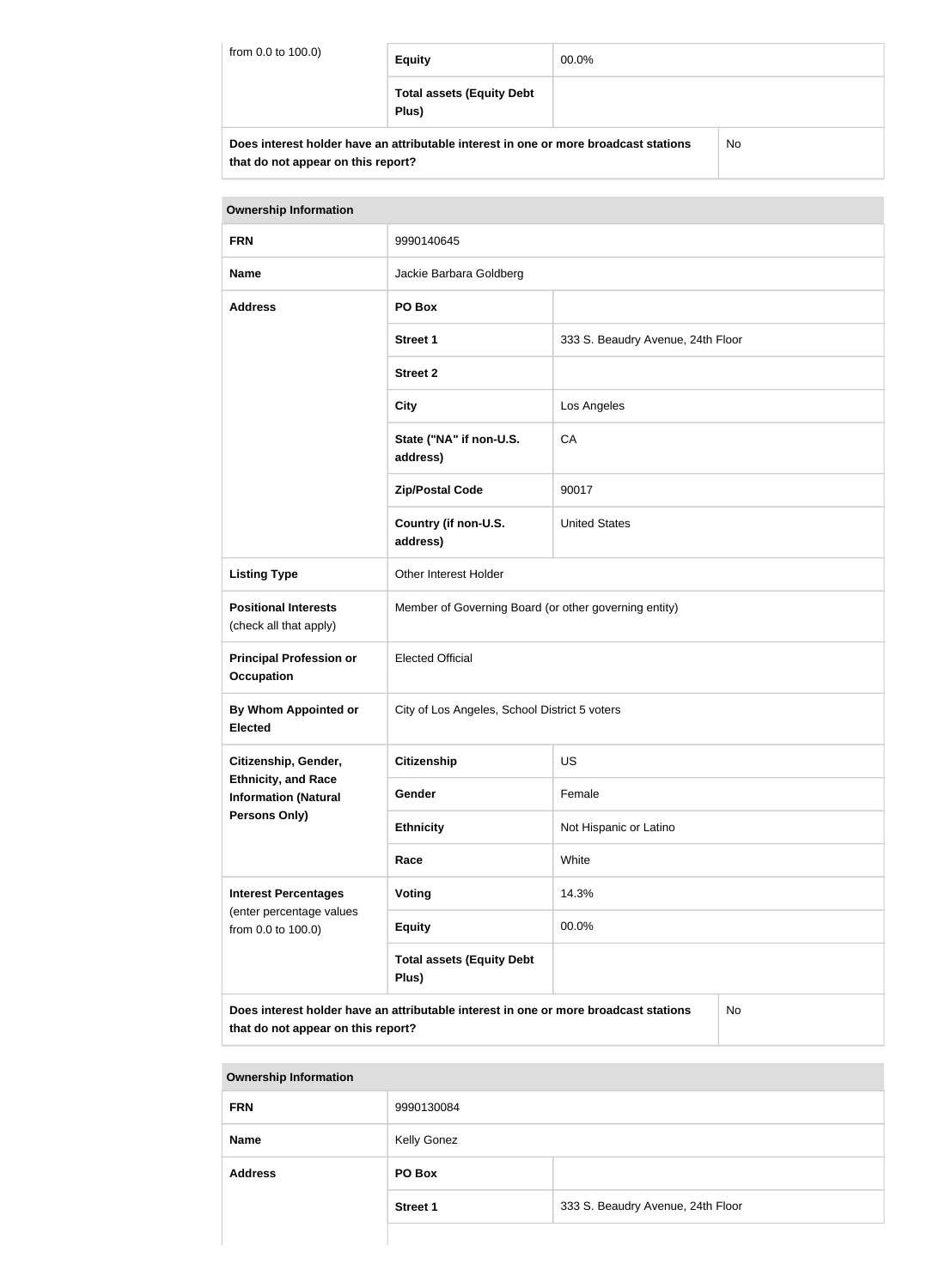|                                                                                                                                  | <b>Street 2</b>                                                |                      |  |
|----------------------------------------------------------------------------------------------------------------------------------|----------------------------------------------------------------|----------------------|--|
|                                                                                                                                  | <b>City</b>                                                    | Los Angeles          |  |
|                                                                                                                                  | State ("NA" if non-U.S.<br>address)                            | CA                   |  |
|                                                                                                                                  | <b>Zip/Postal Code</b>                                         | 90017                |  |
|                                                                                                                                  | Country (if non-U.S.<br>address)                               | <b>United States</b> |  |
| <b>Listing Type</b>                                                                                                              | Other Interest Holder                                          |                      |  |
| <b>Positional Interests</b><br>(check all that apply)                                                                            | Officer, Member of Governing Board (or other governing entity) |                      |  |
| <b>Principal Profession or</b><br><b>Occupation</b>                                                                              | <b>Elected Official</b>                                        |                      |  |
| By Whom Appointed or<br><b>Elected</b>                                                                                           | City of Los Angeles, School District 6 voters                  |                      |  |
| Citizenship, Gender,                                                                                                             | <b>Citizenship</b>                                             | <b>US</b>            |  |
| <b>Ethnicity, and Race</b><br><b>Information (Natural</b>                                                                        | Gender                                                         | Female               |  |
| Persons Only)                                                                                                                    | <b>Ethnicity</b>                                               | Hispanic or Latino   |  |
|                                                                                                                                  | Race                                                           | White                |  |
| <b>Interest Percentages</b>                                                                                                      | Voting                                                         | 14.3%                |  |
| (enter percentage values<br>from 0.0 to 100.0)                                                                                   | <b>Equity</b>                                                  | 00.0%                |  |
|                                                                                                                                  | <b>Total assets (Equity Debt</b><br>Plus)                      |                      |  |
| Does interest holder have an attributable interest in one or more broadcast stations<br>No<br>that do not appear on this report? |                                                                |                      |  |

#### **Ownership Information**

| <b>FRN</b>                                            | 9990145927                                            |                                   |
|-------------------------------------------------------|-------------------------------------------------------|-----------------------------------|
| <b>Name</b>                                           | Tanya Eve Ortiz Franklin                              |                                   |
| <b>Address</b>                                        | PO Box                                                |                                   |
|                                                       | Street 1                                              | 333 S. Beaudry Avenue, 24th Floor |
|                                                       | <b>Street 2</b>                                       |                                   |
|                                                       | <b>City</b>                                           | Los Angeles                       |
|                                                       | State ("NA" if non-U.S.<br>address)                   | CA                                |
|                                                       | <b>Zip/Postal Code</b>                                | 90017                             |
|                                                       | Country (if non-U.S.<br>address)                      | <b>United States</b>              |
| <b>Listing Type</b>                                   | Other Interest Holder                                 |                                   |
| <b>Positional Interests</b><br>(check all that apply) | Member of Governing Board (or other governing entity) |                                   |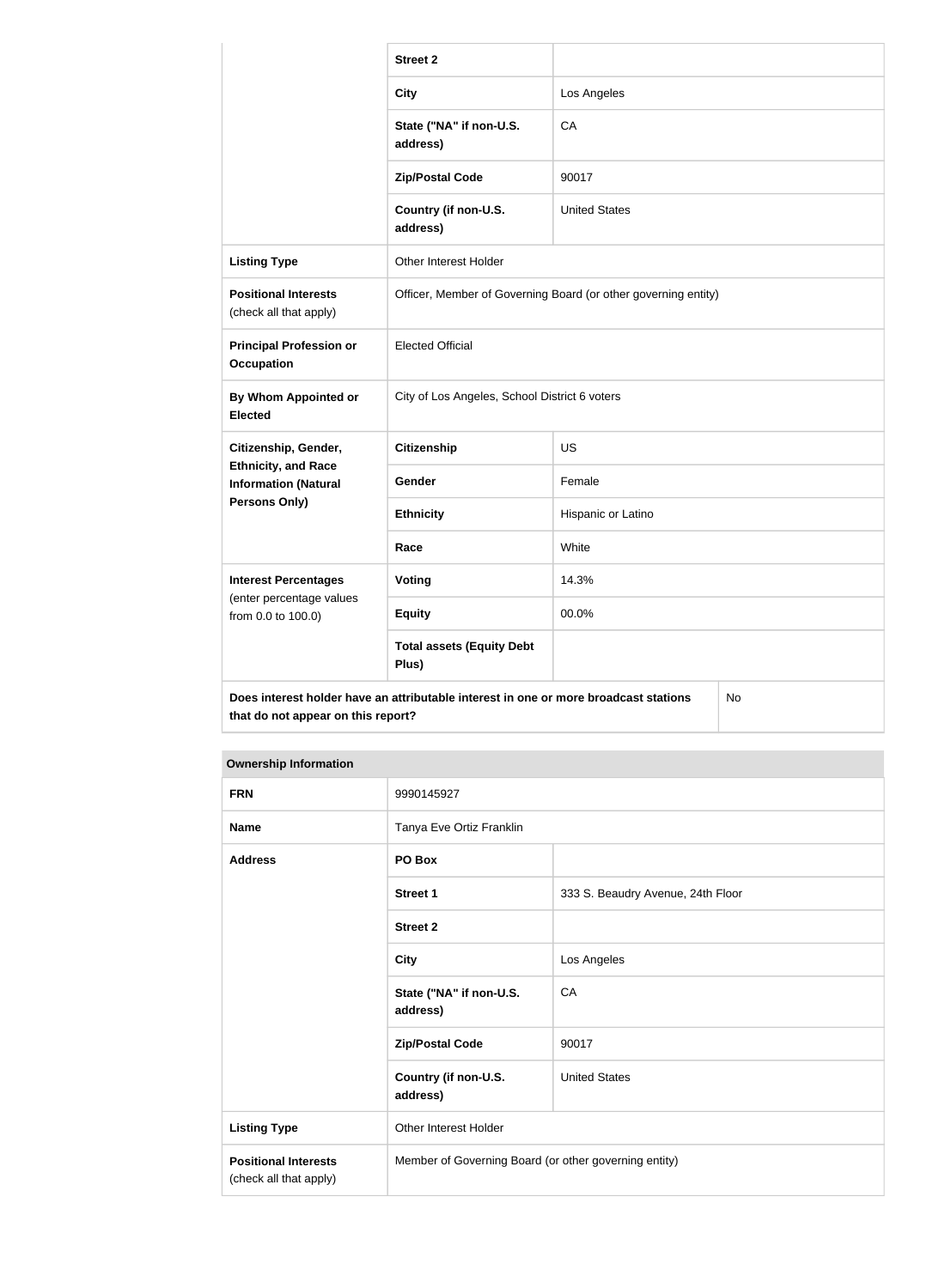| <b>Principal Profession or</b><br><b>Occupation</b>                                                                                                                                                         | <b>Elected Official</b>                       |                    |  |
|-------------------------------------------------------------------------------------------------------------------------------------------------------------------------------------------------------------|-----------------------------------------------|--------------------|--|
| By Whom Appointed or<br><b>Elected</b>                                                                                                                                                                      | City of Los Angeles, School District 7 voters |                    |  |
| Citizenship, Gender,                                                                                                                                                                                        | <b>Citizenship</b>                            | <b>US</b>          |  |
| <b>Ethnicity, and Race</b><br><b>Information (Natural</b>                                                                                                                                                   | Gender                                        | Female             |  |
| <b>Persons Only)</b>                                                                                                                                                                                        | <b>Ethnicity</b>                              | Hispanic or Latino |  |
|                                                                                                                                                                                                             | Race                                          | White              |  |
| <b>Interest Percentages</b><br>(enter percentage values<br>from 0.0 to 100.0)                                                                                                                               | Voting                                        | 14.3%              |  |
|                                                                                                                                                                                                             | <b>Equity</b>                                 | 0.0%               |  |
|                                                                                                                                                                                                             | <b>Total assets (Equity Debt</b><br>Plus)     |                    |  |
| Does interest holder have an attributable interest in one or more broadcast stations<br>No<br>that do not appear on this report?                                                                            |                                               |                    |  |
| (b) Respondent certifies that any interests, including equity, financial, or voting<br>Yes<br>interests, not reported in this filing are non-attributable.<br>If "No," submit as an exhibit an explanation. |                                               |                    |  |

| (c) Is Respondent seeking an attribution exemption for any officer or director with<br>duties wholly unrelated to the Licensee(s)?                                                                  | No |
|-----------------------------------------------------------------------------------------------------------------------------------------------------------------------------------------------------|----|
| If "Yes," complete the information in the required fields and submit an Exhibit fully describing<br>that individual's duties and responsibilities, and explaining why that individual should not be |    |
| attributed an interest.                                                                                                                                                                             |    |

# **3. Organizational Chart (Licensees Only)**

Attach a flowchart or similar document showing the Licensee's vertical ownership structure including the Licensee and all entities that have attributable interests in the Licensee. Licensees with a single parent entity may provide a brief explanatory textual Exhibit in lieu of a flowchart or similar document. Licensees without parent entities should so indicate in a textual Exhibit.

#### **Non-Licensee Respondents should select "N/A" in response to this question.**

The licensee is a local K-12 school district. The school district's board of education is comprised of seven members, elected by voters from seven local districts.

# **Section III - Certification**

#### **Certification**

| <b>Section</b>                  | Question                           | <b>Response</b> |
|---------------------------------|------------------------------------|-----------------|
| <b>Authorized Party to Sign</b> | <b>WILLFUL FALSE STATEMENTS ON</b> |                 |
|                                 | THIS FORM ARE PUNISHABLE BY        |                 |
|                                 | FINE AND/OR IMPRISONMENT (U.S.     |                 |
|                                 | CODE, TITLE 18, SECTION 1001), AND |                 |
|                                 | OR REVOCATION OF ANY STATION       |                 |
|                                 | LICENSE --OR CONSTRUCTION          |                 |
|                                 | PERMIT (U.S. CODE, TITLE 47,       |                 |
|                                 | SECTION 312(a)(1)), AND/OR         |                 |
|                                 | FORFEITURE (U.S. CODE, TITLE 47,   |                 |
|                                 | SECTION 503).                      |                 |
|                                 |                                    |                 |